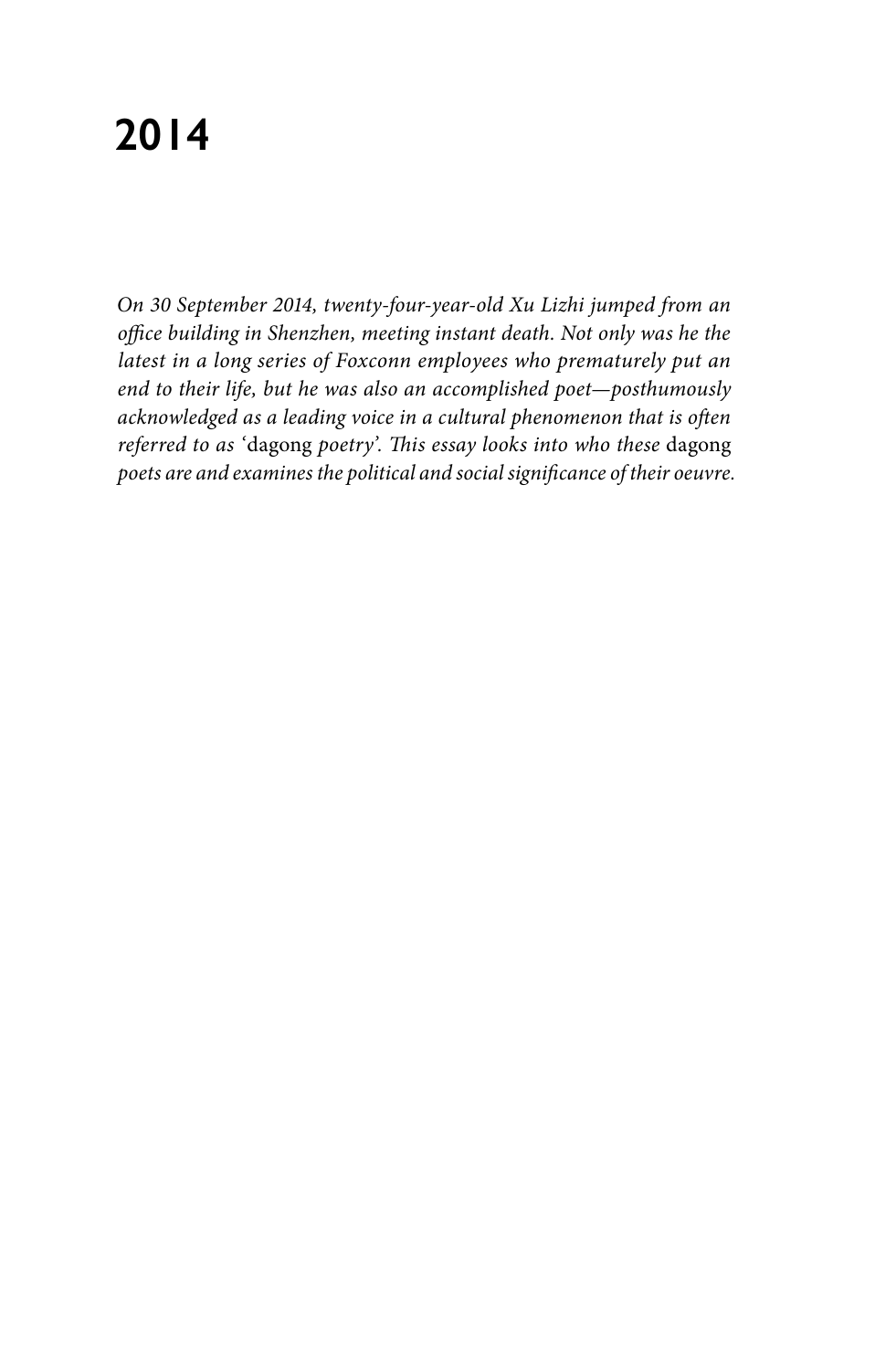## **Bearing Witness to History:** *Dagong* **Poets from the 1980s to the Present**

Wanning SUN

t 2.30pm on 30 September 2014, a slender young man entered a<br>lift in an office building in the industrial area of Longhua district<br>in Shenzhen. The lift took him to the seventeenth floor, where he<br>got out and storned by a lift in an office building in the industrial area of Longhua district in Shenzhen. The lift took him to the seventeenth floor, where he got out and stopped by a window. For five minutes, he simply gazed at the outside world. He then climbed on to the window ledge and jumped. He died instantly. Before jumping, he had written his last blog post to the world and set it to be published automatically at midnight, as the date changed to 1 October, China's National Day. The title was 'A Brand New Day' (新的一天).

The young man was twenty-four-year-old Xu Lizhi, a native of Guangdong Province, who looked as inconspicuous as any of the multitude of Foxconn's young migrant 'assembly-line workers' (普工) whom I met in Shenzhen while conducting fieldwork between 2015 and 2017. Like most of these workers, Xu had come from a poor family in a rural village and, with no more than high-school education, began working at Foxconn, assembling parts for the iPads and iPhones used by people all over the world.

But perhaps unbeknown to many of his fellow workers, Xu was a poet of extraordinary talent, with a long list of exceptionally powerful, sad, and sensitively rendered poems to his name. One does not have to read too carefully between the lines of his poems to realise that existential angst, and the appeal of ending it by leaving this world, was often on his mind. In a poem entitled 'A Screw Falls to the Ground' (一颗螺丝掉在 地上), Xu wrote:

A screw falls to the ground On this evening of an extra shift It falls straight down, making a gentle thud when it lands Arousing no attention from anybody In the same way that a person also fell to the ground On a similar night before this.<sup>1</sup>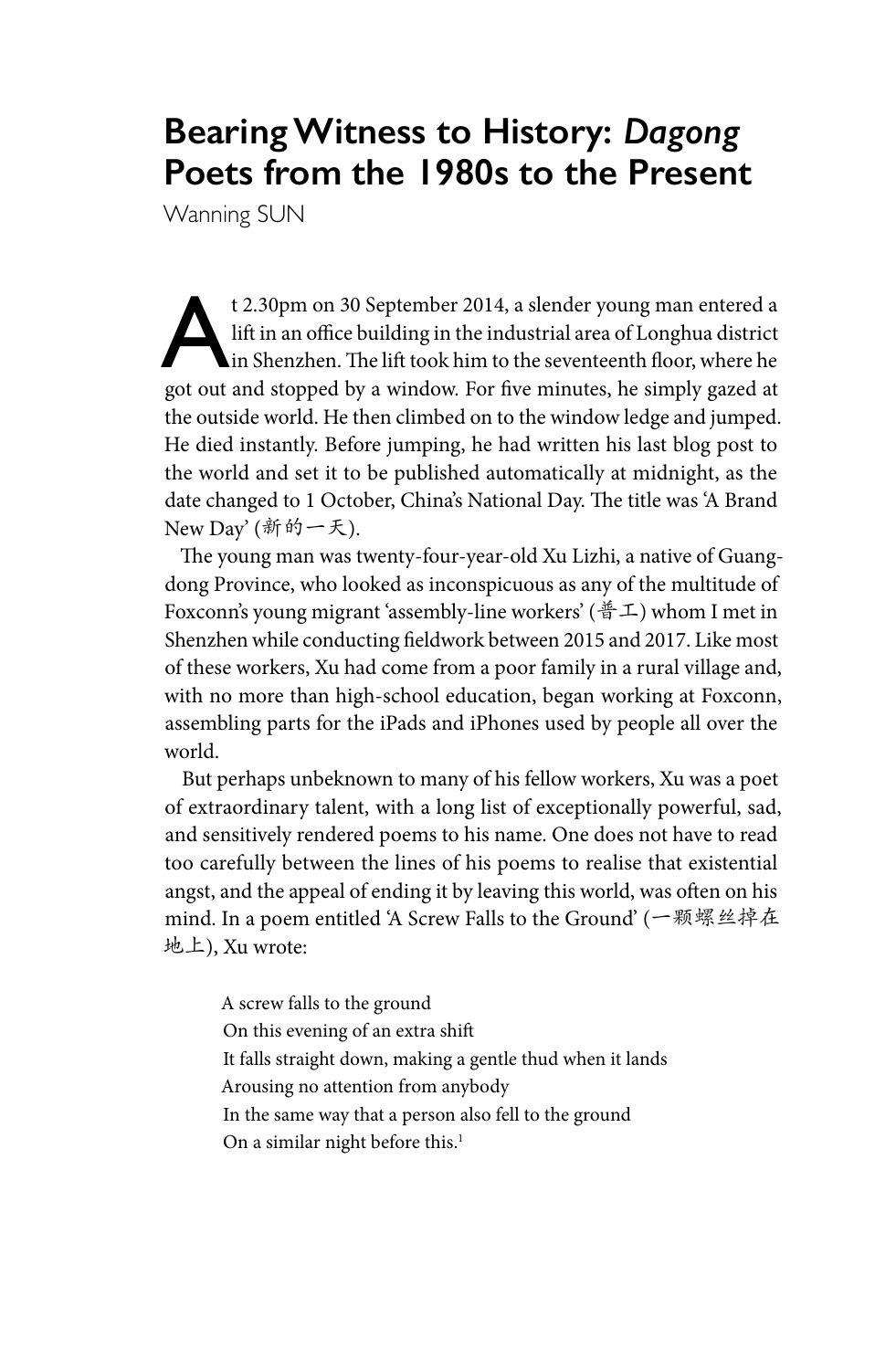2014 / 657

Xu's suicide marked both the brightest and the darkest moments in the history of China's rural migrant worker literature. Even though Xu was already an accomplished and published poet prior to his death, most people in China had never heard of him; nor had they heard of the so-called *dagong* poetry (打工诗歌). In fact, Xu was the only poet from the '1990s cohort' (九零后) who was included in the authoritative collection *My Poems: Anthology of Contemporary Workers' Poetry* (我的诗篇*—*当 代工人诗典), which features fifty worker-poets born between the 1940s and the 1990s. Qin Xiaoyu, editor of the anthology, included two poems by Xu: 'Terra-Cotta Warriors on the Assembly Line' (流水线上的兵马 俑) and 'I Swallowed a Moon Made of Iron' (我咽下一枚铁做的月亮) both written when the author was working on Foxconn's assembly line.

Like many other workers who also write poems in their spare time, Xu was often referred to as a '*dagong* poet'. But who are the *dagong* poets, and what is the political and social significance of this cultural phenomenon?

### Rural–Urban Migration and the Emergence of *Dagong* Poetry

As other contributors to this volume have described, the start of economic reforms in the late 1970s precipitated widescale rural–urban migration, giving rise to a new social identity that has been widely referred to as *nongmingong* (农民工; 'peasant worker'). In the past four decades, this label has been loosely applied to anyone of rural residential status who left the countryside to work in city or suburban areas. While a small percentage of this migrant population has achieved significant gains in socioeconomic status, the majority are still 'working for the boss', which, in Cantonese, is *dagong* ( $\text{tr}\,\mathcal{I}$ )—a term that speaks to the commodification of labour.2 Unlike *laodong* (劳动)—a word used during the socialist era to describe the respectable work of factory workers and rural peasants *dagong* connotes the collective experience of being subjugated to the capitalist regime of the workplace, whether it be in the construction, manufacturing, hospitality, or domestic service sectors.

*Dagong* life in the manufacturing sector usually involves long hours and robot-like, repetitive movements on an assembly line. The assembly line's drudgery, boredom, and punishing effects on the body and soul hardly seem to present themselves as a likely muse for poets. However, despite being exhausted by shift work, malnourished, and mostly without much education, a small number of factory workers choose to write poetry as a way of coping with industrial alienation. Lamenting Xu's death in an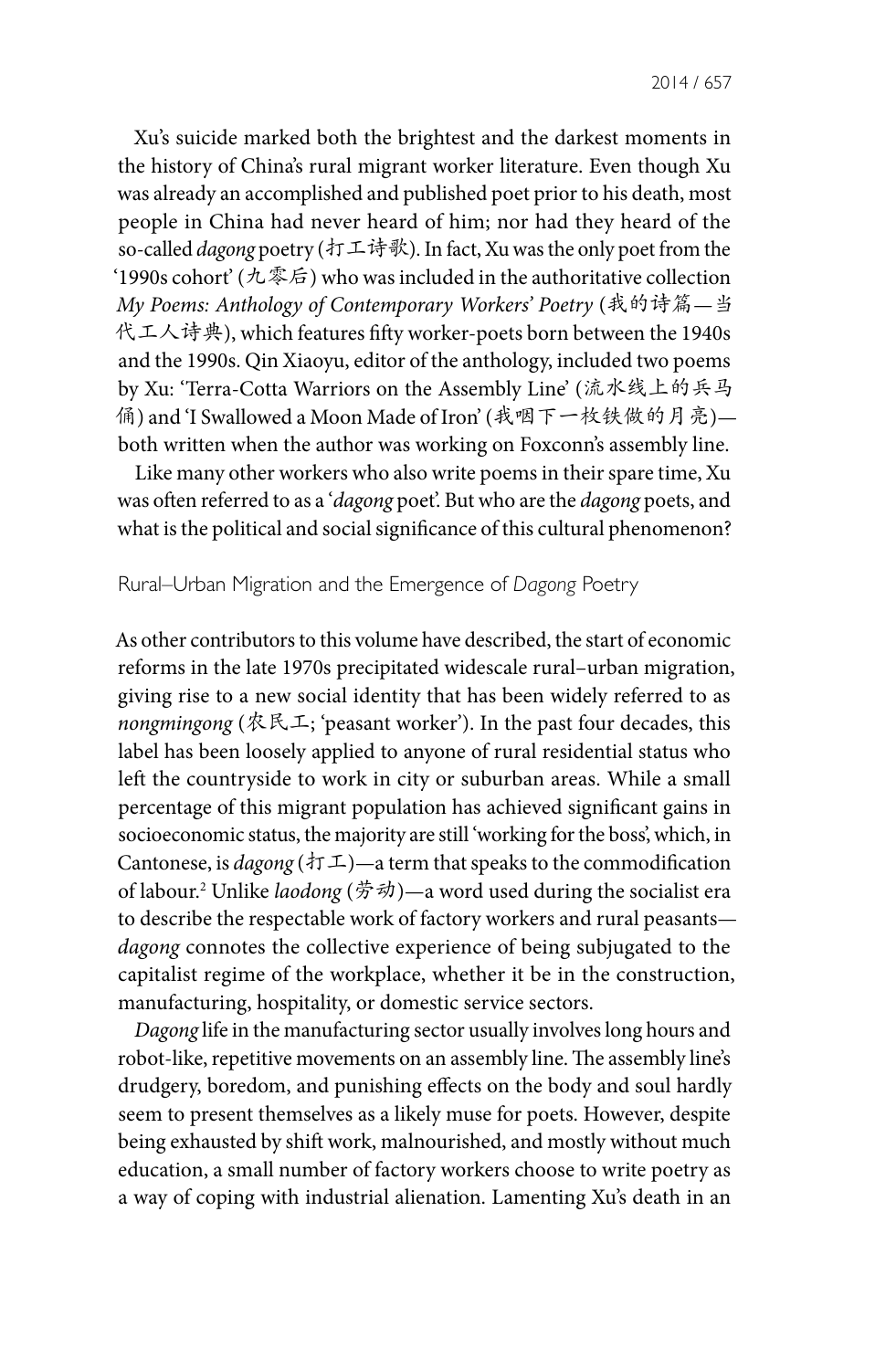online *Zhihu* forum, one commentator said: 'Some people say he probably would not have died if he had not been a poet, but I believe he probably wouldn't have been able to last till today if he hadn't been writing poetry.'3

Indeed, since the 1980s, the loneliness brought about by displacement, the hardships of surviving in a hostile city, and the crushing effects of the assembly line have, in various ways, engendered a creative urge among a small number of literary-minded young workers, prompting them to put their sufferings into words, not in spite of, but precisely because of, the lack of intellectual stimulation in their work environment.

The first generation of worker-poets, who are now in their fifties and sixties, started writing in the 1980s, when they first arrived in the city. Several poets from this generation expressed to me their strong belief that the impact of the industrial regime on the human body, as well as the brutality of the local police in their dealings with rural migrants—which was commonplace in the earlier decades of economic reforms—would have gone largely undocumented had they not been chronicled by those worker-poets who had endured them personally. In their poems, as well as from my conversations with these poets, it is clear that *dagong* poets see writing poems as a way of testifying to the sufferings of a generation of migrant workers in those early decades of economic reform. They see their work as having captured the physical and spiritual anguish of a specific social cohort in a bygone era—experiences that are little understood by younger generations of rural migrants, let alone acknowledged by or documented in the official narratives of China's heady journey towards industrialisation and urbanisation.

Although many individual workers might write a poem now and then between shifts and in their spare time, the collective efforts of a few prominent poet activists are what have propelled *dagong* poetry into a minor literary movement. One editorial collective of such activists, led by individuals such as Xu Qiang and Luo Deyuan, was responsible for numerous *dagong* poetry periodicals, online forums, and anthologies in the late 1980s and 1990s, as well as *dagong* poetry festivals. Mostly natives of Sichuan and Hunan provinces, these literary-minded young rural people came to southern China in the 1980s—a decade that witnessed the most rampant and heightened urban and official distrust of and discrimination against rural migrants.

It is also important to note that the emergence of *dagong* literature would not have been able to capture the attention and imagination of the urban, middle-class literary establishment had it not received support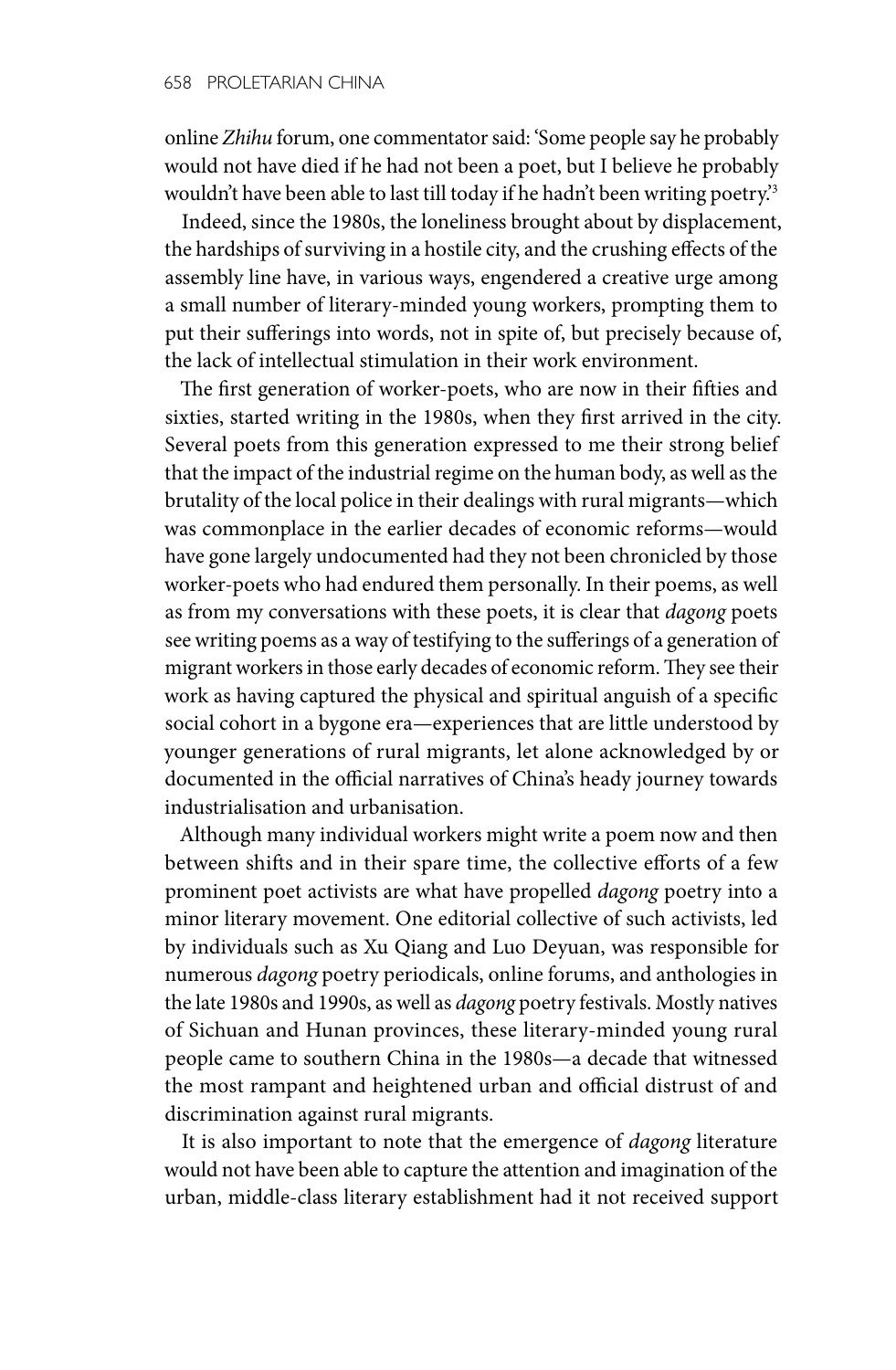from some urban middle-class cultural brokers—individuals who held positions of power in Shenzhen's literary and cultural establishments. For instance, in his capacity as Director of the Shenzhen Special Economic Zone Cultural Research Centre, and later also Deputy Director of the Guangdong Writers' Association, Yang Honghai was one of the first to recognise the significance of *dagong* poetry. A literary critic, cultural bureaucrat, literary judge, and part-time academic in Shenzhen, Yang used his position to publish the work of *dagong* poets in the mid-1980s, taking advantage of a series of initiatives from local governments in the Pearl River Delta to promote an incipient sense of belonging to the new city among its migrant population. Yang is known to have coined the expressions '*dagong* literature'(打工文学) and *dagong* poetry (打工诗歌). Commercial imperatives also played a role in the emergence of *dagong* literature. In the hope of carving out a niche in the world of commercial publishing, established cultural institutions in Shenzhen in the mid-1980s started to publish *dagong* literature, including novels, novellas, and poems depicting the *dagong* experience, making them an integral, though minor, part of contemporary urban literature in southern China.<sup>4</sup>

#### Industrial Machine, Hometown, and Existential Angst

Most *dagong* poems, especially those written by earlier generations of poets, vividly document the urban hostility, hunger, and exhaustion that result from joblessness, sleeping rough, and endless drifting from place to place. Apart from the experience of discrimination in the city, the alienating life of long hours on the assembly line and subhuman treatment by management are other recurring themes. *Dagong* poets describe their sensory experience of being assaulted by the industrial machine in aural or visual terms. Some describe their haptic experience of the metallic surfaces of tools. These details not only provide the recurrent *mise en sc*è*ne* of everyday life for *dagong* individuals, but can also be read as metaphors, as well as the exteriorisation of the alienated soul trapped in the initial stages of transnational capitalist accumulation. This is most vividly illustrated by Zheng Xiaoqiong, one of the few women *dagong* poets. Born in 1980 and a native of Sichuan, Zheng straddles the first generation and the two so-called new migrant generations (新生代 农民工): those born in the 1980s (八零后) or the 1990s (九零后)—the latter of which includes Xu Lizhi. Zheng went to Dongguan and worked in a metallurgy factory for six years but spent all her spare time writing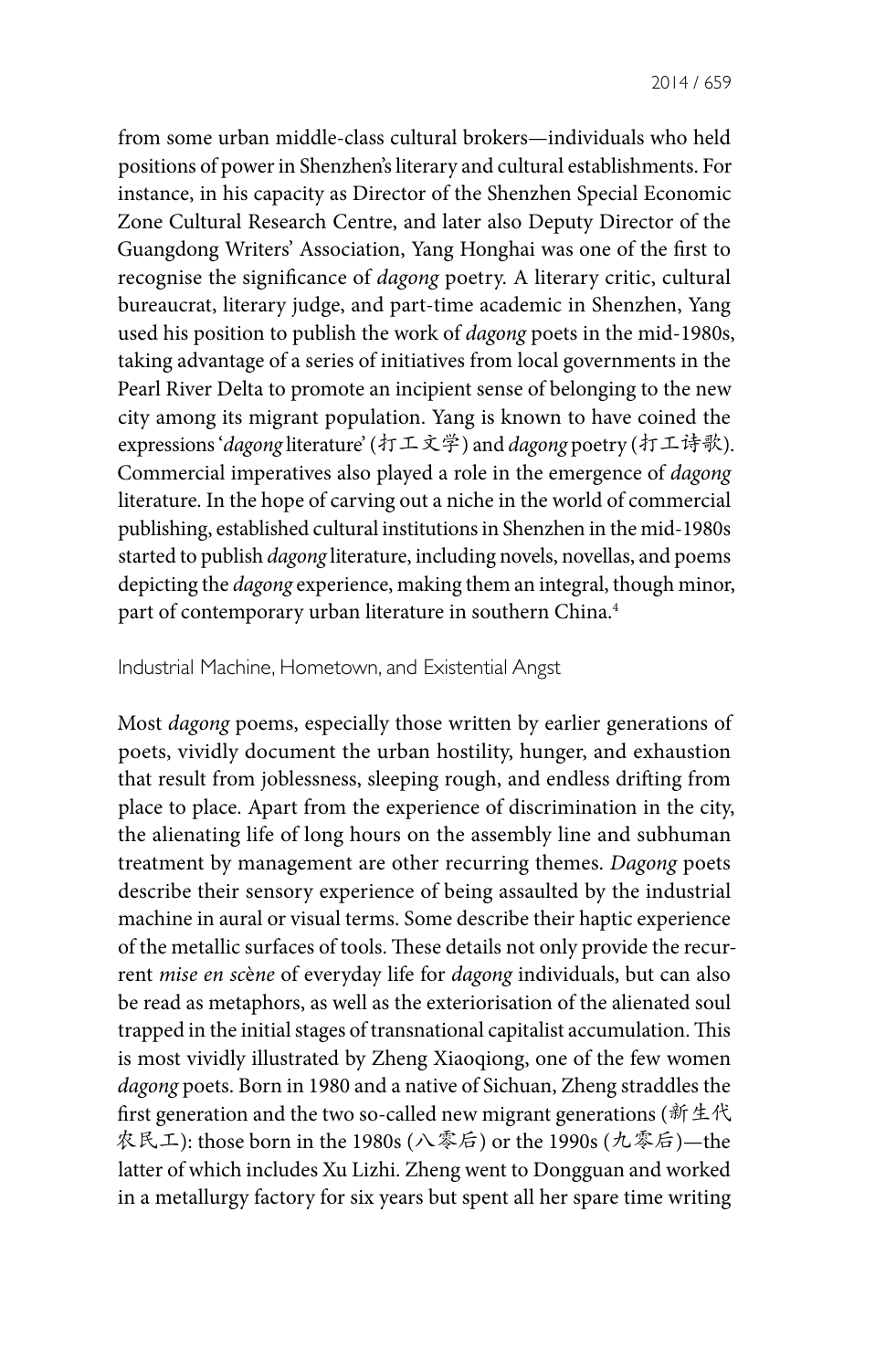poems. Her early works prominently feature metal, with iron as the most significant recurring motif, vividly and imaginatively evoking the sensations of the human body under the impact—literal or metaphorical—of metal (chopped fingers, crushed limbs, bruised skin, piercing metallic assaults on the eardrums). No longer in control of its own movement, the worker's body is 'repetitive motion and localised pain, a nervous system calibrated to machinic pulsations'.5 Zheng has been compared to Allen Ginsberg—whose poems she admires—for her 'Pedestrian Overpass' (人行天桥). This epic poem features an individual who is crushed and twisted by the pressure of the industrial regime, howling at the world from the top of a pedestrian overpass.6

What is unmistakably resonant in Zheng's poems, and those of many other *dagong* poets, is a sense of alienation from the industrial process that threatens to take away workers' individual identities and turn them into machines. In one of her poems, 'Life' ( $\pm \frac{1}{16}$ , 2007), she writes:

My name has turned into mere information on an ID card My hands have been welded onto the assembly line My body has been contracted out My hair is turning from black to white. This is a life without a name and without gender This is a life already contracted out. Moonlight shines onto the eight-bunk iron-framed beds in my dormitory Illuminating homesickness, furtive romance, suspicious youth If this moon was shining from my hometown in Sichuan It would at least rekindle memories of my youth If only to be dashed by a seven-day week spent on the assembly line.

Zheng's poem also exemplifies the fact that, besides highlighting the alienation of their industrial work, *dagong* poets express a collective nostalgia for the countryside they have left behind, and homesickness for their villages. Even a quick glance at the titles of numerous *dagong* poems reveals that *xiang chou* (乡愁; 'homesickness', or, to be more precise, yearning for one's hometown) is a key term in capturing the melancholic overtone of these works. These yearnings are exacerbated by the everyday reality of drudgery and alienation in the industrial regime, and by the migrant workers' socioeconomic marginality, which, in turn, colours their experiences in the factory. In many of these poems, the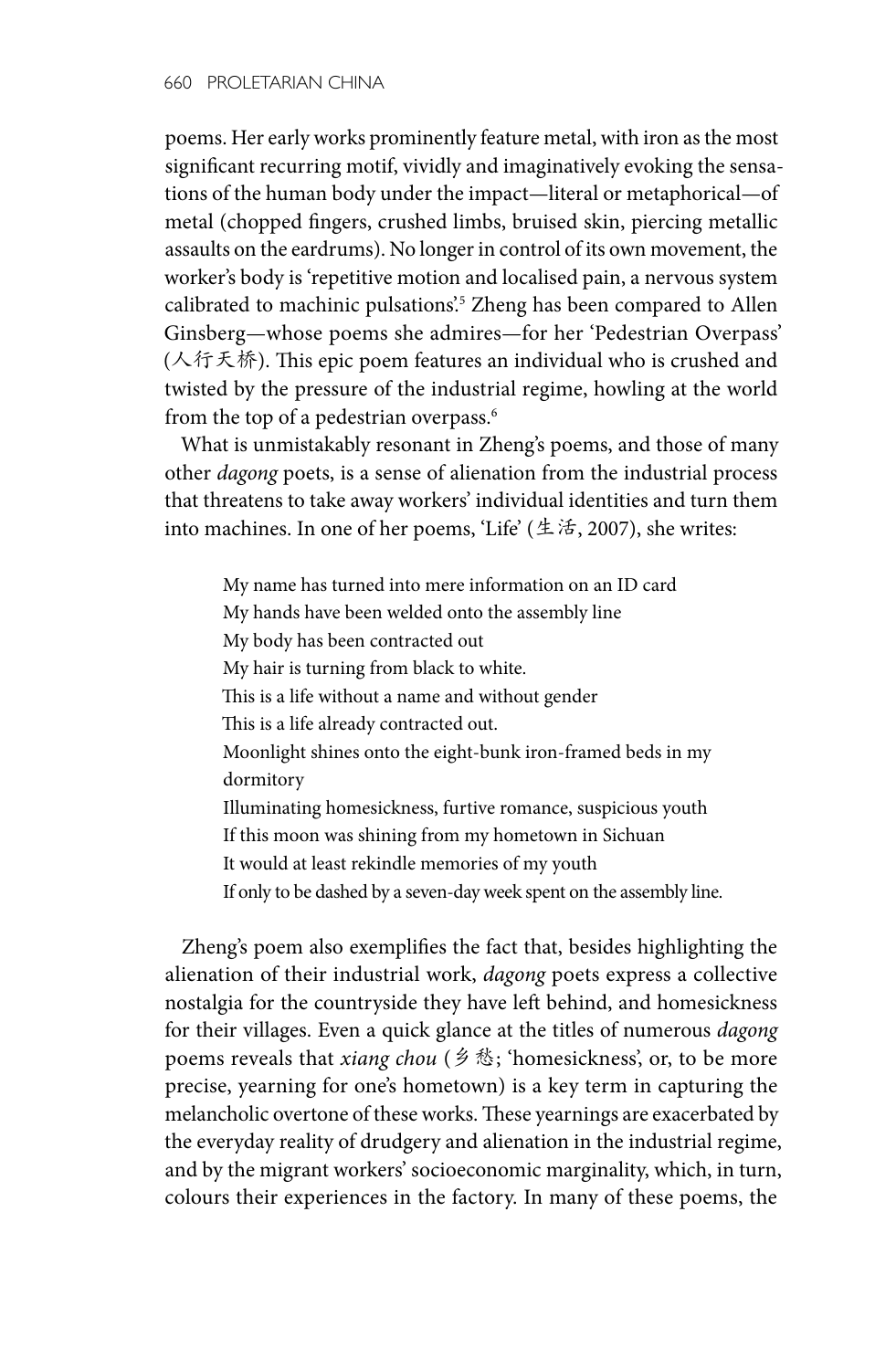2014 / 661

home village takes on a heightened emotional significance. Even though the poverty and backwardness of the village are what drove the poets to the city in the first place, it now becomes an emotional resource in their attempts to endure physical, emotional, and mental hardships in the city.7

In contrast to the older migrant cohorts, who see themselves as sojourners in the city, the younger generations have little attachment to the rural farming life. Their existential predicament is summarised in the saying that they face 'a countryside they can't return to, and a city that doesn't want them to stay' (回不去的乡村, 留不下的城市). Unlike the earlier generations of *dagong* poems, which document the punishing hardships of life and work, the poems of younger poets tend to be narratives of spiritual homelessness, featuring a sense of uncertainty, hopelessness, profound disenchantment, and, in some severe cases, a widespread sense of anomie, which, according to Durkheim, can lead individuals into self-destructive acts, including suicide.8 In this light, Xu Lizhi's decision to end his life can be seen as a final poetic expression of the collective sense of anomie within this cohort.

### Readership and Social Impact

It may not be surprising to learn that few rural migrant workers read *dagong* poetry, even though their lives are its subject. It seems that most workers do not want to spend their precious downtime reading about boredom and hard factory work—something they already know very well. The grinding, day-to-day reality of a subaltern existence may be a palatable topic for those who do not experience it, but it has no novelty value for subalterns themselves, most of whom would consider *dagong* poems to be too close to their own lives for comfort. This general lack of interest in *dagong* poetry is certainly the impression I got from my conversations with Foxconn workers. At the same time, *dagong* poets such as Zheng Xiaoqiong are always keen to see their poems read by fellow workers. Some labour advocacy nongovernmental organisations (NGOs) with which I have worked also distribute workers' poems as a way of raising awareness of workers' rights and forging solidarity among workers.

At the same time, *dagong* poetry has made some inroads into the mainstream literary landscape in China, although not without contestation. As with rural migrant artists who face the question of whether they are 'true artists', worker-poets are also divided about the label '*dagong* poets', with some rejecting it, believing the expression implies inferiority in terms of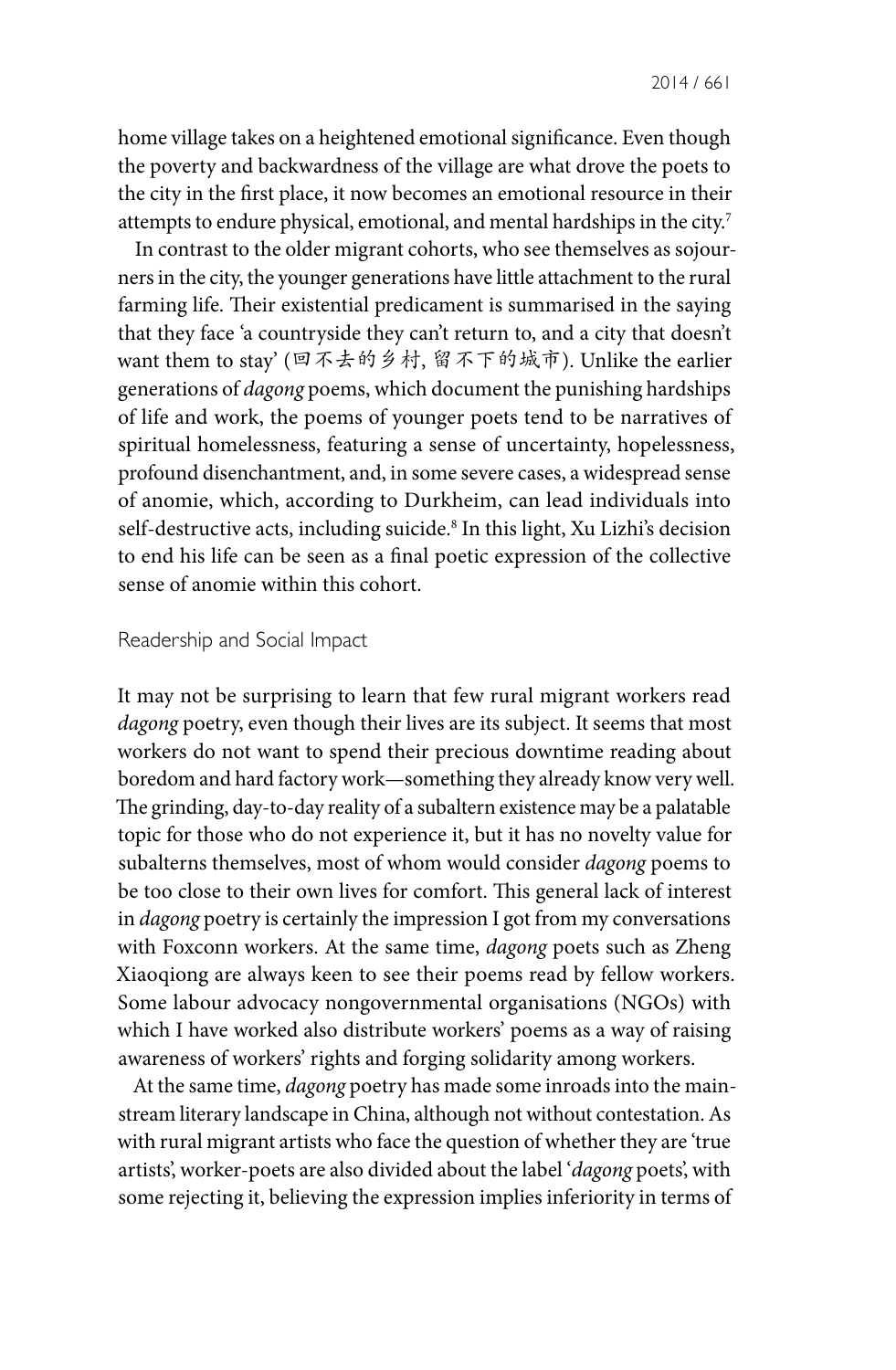both the poets' social status and the aesthetic quality of their work.9 Others are concerned about losing workers' distinctive social identity—and hence the social and political significance of their work—if they are described simply as poets. Within the literary/scholarly establishment, some argue that *dagong* poetry, by documenting the social lives of subalterns, brings fresh authenticity to the stale atmosphere of the literary elite, while others believe that there is only good poetry and bad poetry, and that judgements should be made solely on aesthetic grounds.<sup>10</sup>

For the same reason that it is difficult to make an accurate estimation of how many workers call themselves *dagong* poets, it is equally difficult to determine the exact scale and composition of the readership of their poetry. Quite a few anthologies of *dagong* poetry have been published recently by conventional book publishing channels, to be purchased mostly by educated urban readers in cultural institutions such as universities, the media, and those literary associations that take an interest in migrant workers' lives. It is also significant that the great majority of *dagong* poems are published outside the purview of official publishers. Some self-published collections do not have an ISBN number, and labour NGOs often publish workers' poems in their newsletters. Also, thanks to the ubiquity of digital forums, many worker-poets have taken advantage of online publication options. Some poets told me that publishing poems online, especially those with sharply political and social criticisms, also has the advantage of bypassing censorship, to which established publishers are subject. Favourite poems, or a few favourite lines from a poem, can easily find their way on to people's mobile phones, be it via blogs, social media subscriptions, or discussion forums.

Beside a small number of middle-class urban readers, numerous scholars, especially sociologists, have turned to *dagong* poetry to mine valuable albeit not objectively or dispassionately collected—data. Increasingly, *dagong* poems are cited by scholars of labour conditions in China as firsthand accounts of the unacceptable living and working conditions of rural migrant factory workers. In a number of scholarly papers by sociologists and anthropologists both inside and outside China, lines from poems by and about such workers have been used as realistic cultural expressions of their experience.<sup>11</sup> This practice of quoting workers' poems in scholarly work implicitly endorses the empirical significance of these self-expressions.